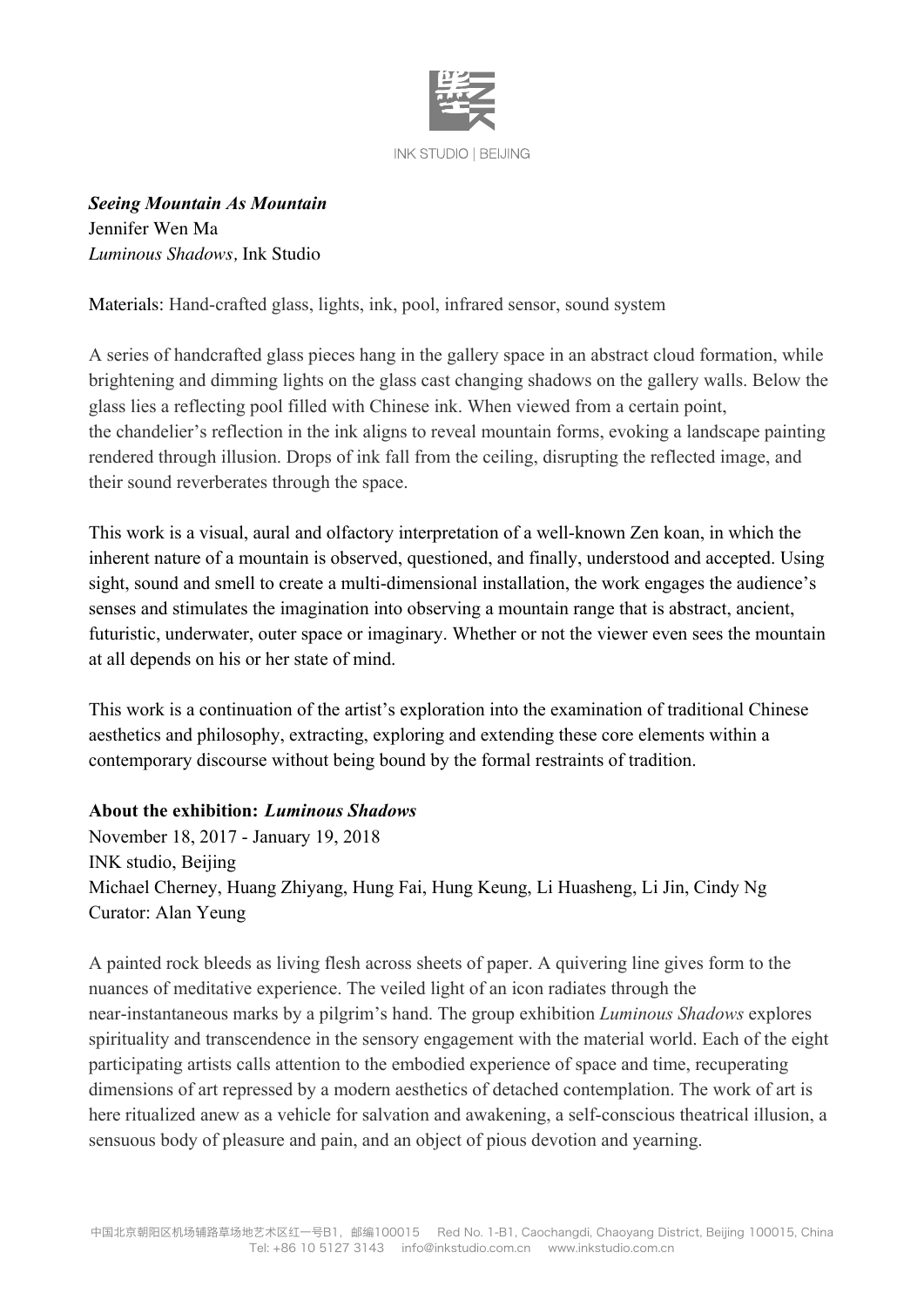

Organized as a series of shrine-like enclosures, *Luminous Shadows* is inspired by the cave as a primordial site of image-making and beholding. At once concrete and ethereal, the cave both heightens interiority and encourages dream-like wanderings into worlds beyond. It is an archetypal space of the Buddhist icon: Shakyamuni once miraculously imprinted his own "shadow image" in a cliff-side grotto. Radiant and reflective like a mirror from afar, this image would disappear into the blank rocky surface upon approach. Encompassing rubbing, wall painting, soundscape, and manipulations of perspective and light, the works in *Luminous Shadows* draw on the physical, sensorial, and conceptual ambiguities of the cave.

Hung Fai (b. 1988, Hong Kong) ritually enacts and dissolves the violence of patriarchal authority in his laborious stippling of a rock painted by his father. Li Jin (b. 1958, Tianjin) reproduces a Dunhuang mural depicting compassionate self-sacrifice, expressing his own piety through utmost faithfulness to its weathered surface and faded pigments. The pilgrim-painter Hung Keung (b. 1970, Kunming) captures his fleeting encounters with enshrined icons with ink-stained fingers. Here presented as an immersive installation, Michael Cherney's (b. 1969, New York) photographs reconstruct auratic ruins of Buddhist grottos through the material artifacts of film and xuan paper.

In Jennifer Ma's (b. 1973, Beijing) installation, light and glass repeatedly coalesce into an illusionary landscape before dissolving in a reflective ink pool. Cindy Ng's (b. 1966, Macau) video presents a theater of liquid traces, inviting and frustrating the desire for narrative and character. A shamanistic connoisseur of archaic stone and jade artifacts, Huang Zhiyang (b. 1965, Taipei) channels in painting and sculpture their mystical energies. Inspired by the landscape and religiosity of Tibet, Li Huasheng's (b. 1944, Yibin, Sichuan) vast hand-drawn grids and lines oscillate between surface and depth, the infinite and the infinitesimal.

Accompanied by video and material documentation of the artists' processes, *Luminous Shadows* presses on the question of agency and medium at the heart of the Shadow Cave lore. Does the power of images derive from material constitution, spatial and ritual context, the object of representation, or the devotion of the maker or beholder? Or is it precisely the indeterminacy between them?

## **About the artist Jennifer Wen Ma**

Jennifer Wen Ma (1973, Beijing, China) is a visual artist who moved to the United States in 1986, and received her Master of Fine Art degree in 1999 from Pratt Institute, New York. Ma works and lives between New York and Beijing. Ma's interdisciplinary practice bridges varied media such as installation, drawing, video, public art, design, performance, and theatre; often bringing together unlikely elements in a single piece, creating sensitive, poetic and poignant works.